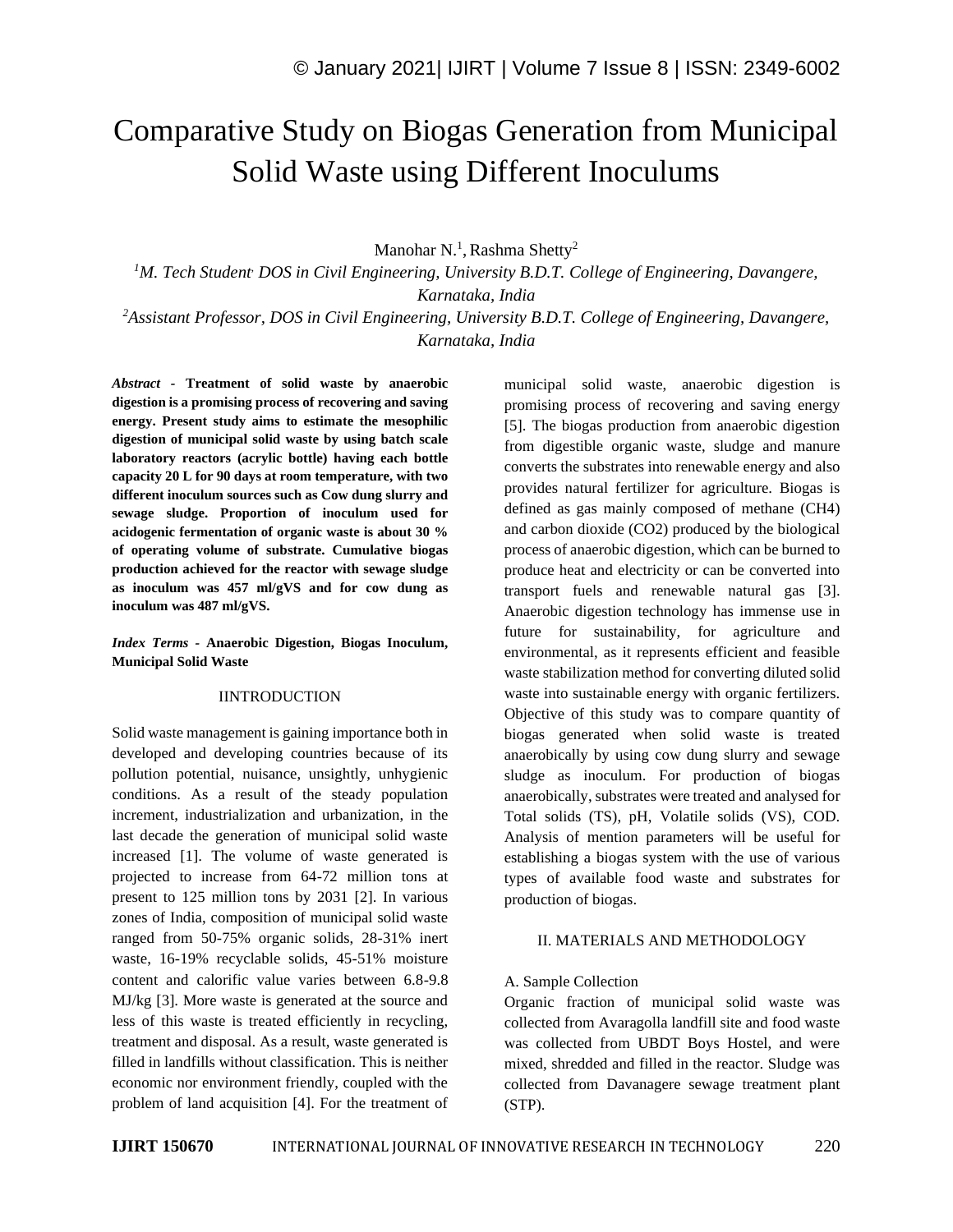# B. Fabrication of Batch Reactors

Present experimentation was carried out using batch scale laboratory reactors (acrylic bottle) having each bottle capacity 20 L. The reactors were made by acrylic sheet with sampling outlet at bottom. These bottles were enclosed by rubber stopper equipped with glass bottles for collection of gas and to adjust pH. The glass bottle was filled with water and from the bottom the pipe was collected to another bottle for the collection of displaced water (fig.1).

# C. Inoculum

Study has been carried out with two various inoculum sources such as Cow dung slurry and sewage sludge. Proportion of inoculum used for acidogenic fermentation of organic waste is about 30 % of operating volume of substrate.

## D. Preparation of Feedstock

A fresh organic Municipal Solid Waste (MSW) has been used as feed for biological reactor. Organic MS W includes food waste, fruit waste, vegetable waste from the Avaragolla land fill site and food waste from UBDT boys hostel. Wastes were sorted and shredded and mixed number of times in laboratory. Both reactors were filled with raw materials supply and seeded separately with Cow dung slurry and Sewage sludge. Water was added to achieve preferred total solids concentration.

#### E. Experimental Procedure

Study is programed to estimate the mesophilic digestion of MSW using two inoculums. Substrate concentration expressed as weight of solids/total volume of water plus solids, assuming that density of solids is nearly equal to density of water. Two reactors of volume 20 liters and effective volume of 15 liters were operated under continuous state with inoculum concentration of 30% of solid weight. Both reactors were fed with municipal solid waste and tap water. One reactor was inoculated with Cow dung slurry and other is inoculated with sewage sludge as starter in reactors. Liquid samples were periodically taken from the reactors and analyzed for pH, TS, VS and COD. pH was maintained in range of 6.8 to 7.3 using 2N Sodium Hydroxide solution which promotes optimal for the growth of methanogens. Biogas generation was measured by the water displacement method. Substrate was mixed once in a day, at gas

measurement time to keep intimate contact between substrate and microorganisms. Experimentation was carried out for 90 days at room temperature. Through water displacement method, biogas generations from the reactors were monitored every day. Volume of water displaced from bottle was equivalent to volume of gas generated.



# Fig. 1: Schematic Representation of Experimental Setup

# III. RESULTS AND DISCUSSION

#### A. Optimization of the Biogas Production

The degradation of the substrate started slowly and progressed without any problems in the reactors maintained at room temperature. The initiation of biogas production lasted between 15-20 days. A cumulative biogas production for two different inoculum and total solids concentration was observed at room temperature.

# B. Performance of Batch Reactor with Cow Dung as Inoculum

The reactor was operated with inoculum concentration of 30% of the substrate weight. Initially the pH was low in both the reactors due to acidic fermentation thereby reducing the biogas production. Fig.2 and fig.3 shows variation in total solids, volatile solids and COD for slurry with cow dung as inoculum. At the beginning stage COD of the slurry increases to some extent due to acid fermentation and acid regression, later due to alkaline fermentation it falls down rapidly after 45th day. The cumulative biogas production achieved for the reactor was 487 ml/gVS in 90th day. Production of biogas was decreased after 70th day due to the lack of amount of substrate to degrade.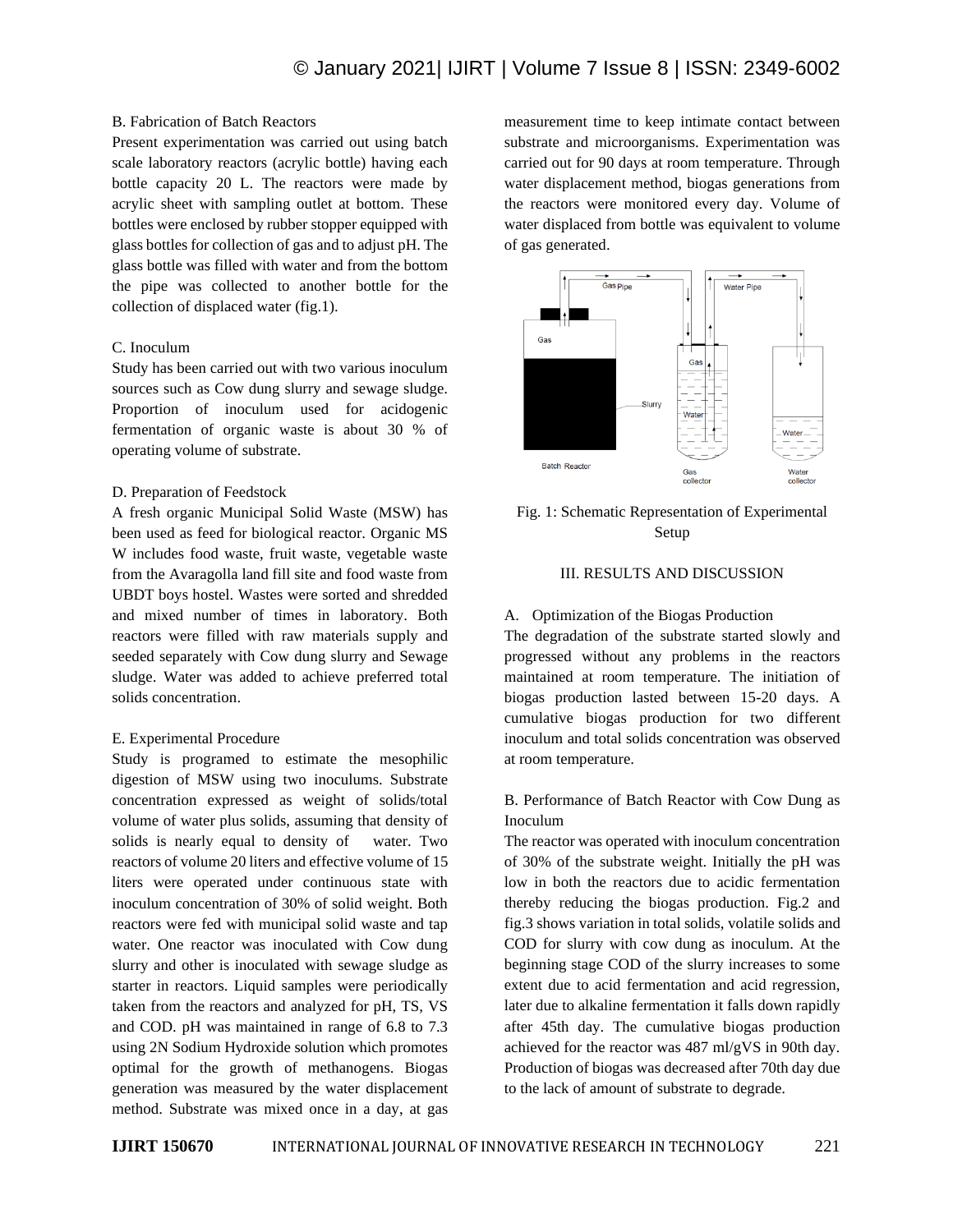

Fig. 2: Variation of TS & VS for Cow dung as Inoculum



Fig. 3: Variation of COD for Cow dung as Inoculum

C. Performance of Batch Reactor with Sewage Sludge as Inoculum

Fig.4 and fig.5 shows the variation of total solids, volatile solids and COD for slurry with sewage sludge as inoculum. COD falls down rapidly after 40th day due to alkaline fermentation. Cumulative biogas production achieved for the reactor was 457 ml/gVS in 90th day.



Fig. 3: Variation of TS & VS for Sewage sludge as Inoculum



Fig. 4: Variation of COD for Sewage Sludge as Inoculum





Fig. 5 shows the comparison between amount of biogas generated from MSW with sewage sludge and cow dung as inoculum. Biogas production at the beginning was low due to the lag phase. From the above figure, it can be observed that the degradation of substrate takes place after the 20th day for sewage sludge as inoculum whereas degradation of the substrate takes place after the 45th day for cow dung as inoculum. The gas produced in the reactor with cow dung as inoculum rapidly increases from 60th day onwards whereas, in the reactor with sewage sludge as inoculum is comparatively less.

## IV CONCLUSIONS

After studying the various quantities of biogas generation from MSW with two inoculums and characteristics of slurry generated from the reactor, the following conclusions were drawn.